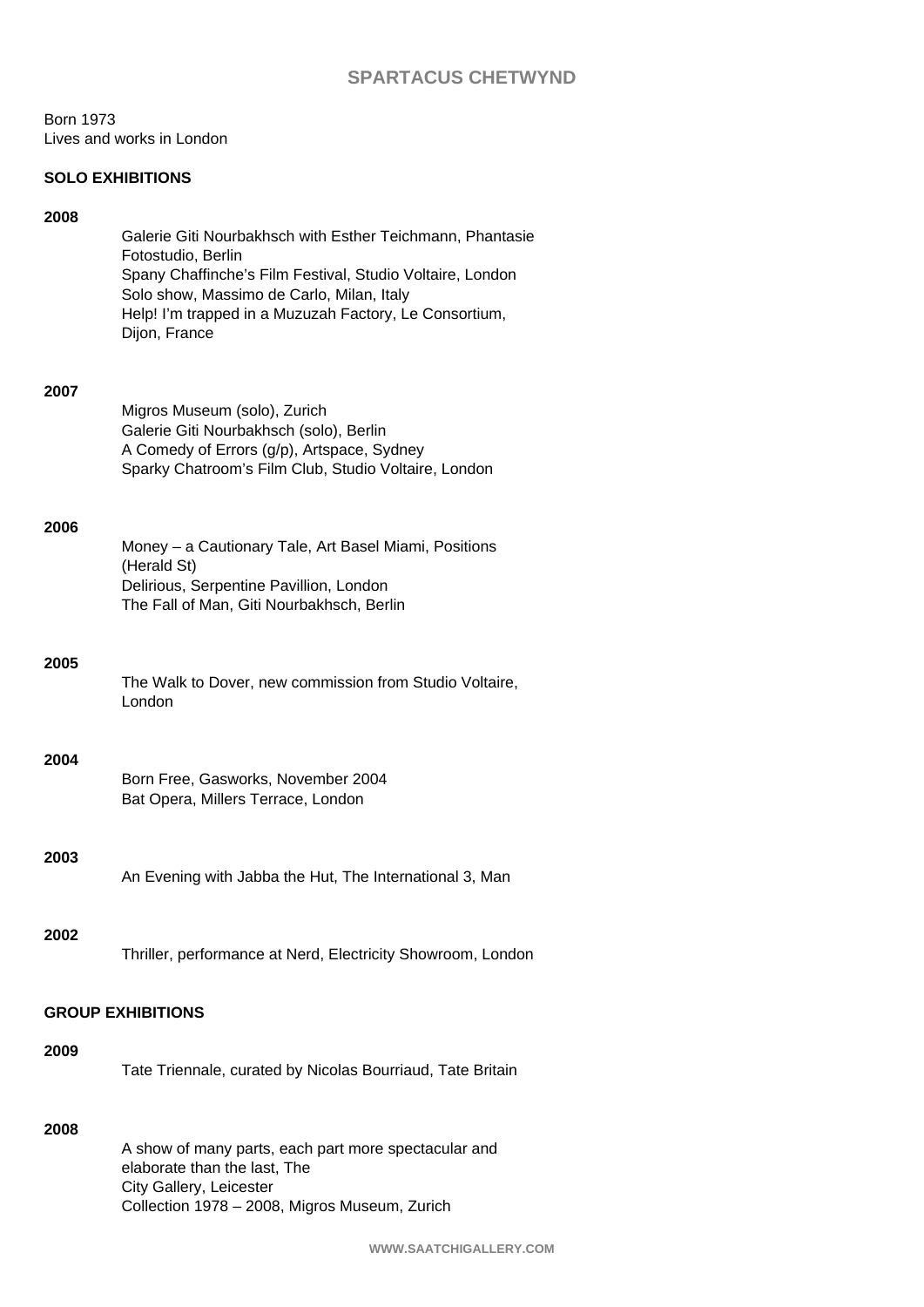# **SPARTACUS CHETWYND**

Martian Museum of terrestrial Art, Barbican Art Gallery, London, curated by Francesco Manacorda Don't Play with Dead Things, The National Contemporary Art Center of Villa Arson The Skat Players, Vilma Gold

### **2007**

The Call of the Wild, Collective Gallery, Edinburgh Plumbing Pipe...1...2...3, Creative Time, New York, USA Stay Forever and Ever, curated by Andrew Renton, south London Gallery The Perfect Man Show, White Columns, curated by Rita Ackerman, NYC

## **2004**

New Contemporaries, Liverpool/London Year Zero, NGCA, Sunderland Painting, Kate Macgarry, London Alterity Display, Lawrence O'Hana Gallery, London Besami Mucho, Ferrero Rochet Ballet, Hoxton Hall, London

## **2006**

The Call of the Wild, One Mile Program (residency,) Collective Gallery, Edinburgh Action, FRAC Provence-Alpes-Cotes D'Azur, France Herald St Herald St, 2 Herald St, London E2 6JT, +44 (0)20 7168 2566 - mail@heraldst.com - www.heraldst.com Tate Triennale, curated by Beatrix Ruf, Tate Britain, London (cat) L'Apres-midi d'un Faun, Eleni Koroneou, Athens

#### **2005**

London in Zurich, Hauser & Wirth, Zurich (cat) Bridge Freezes before Road, Barbara Gladstone, NYC (curated by Neville Wakefield) (cat) Do Not Interrupt Your Activities, RCA CCA, London (cat) Think + Wonder, Museum of Childhood, London Becks Futures, ICA, London (cat) Dance of the Seven Veils, Cooper Gallery, Dundee Inaugural, Herald St, London Herald St & The Modern Institute Present, GBE, NYC Other People's Projects, White Columns, NYC

## **2004**

New Contemporaries, Liverpool/London Year Zero, NGCA, Sunderland Painting, Kate Macgarry, London Alterity Display, Lawrence O'Hana Gallery, London Besami Mucho, Ferrero Rochet Ballet, Hoxton Hall, London